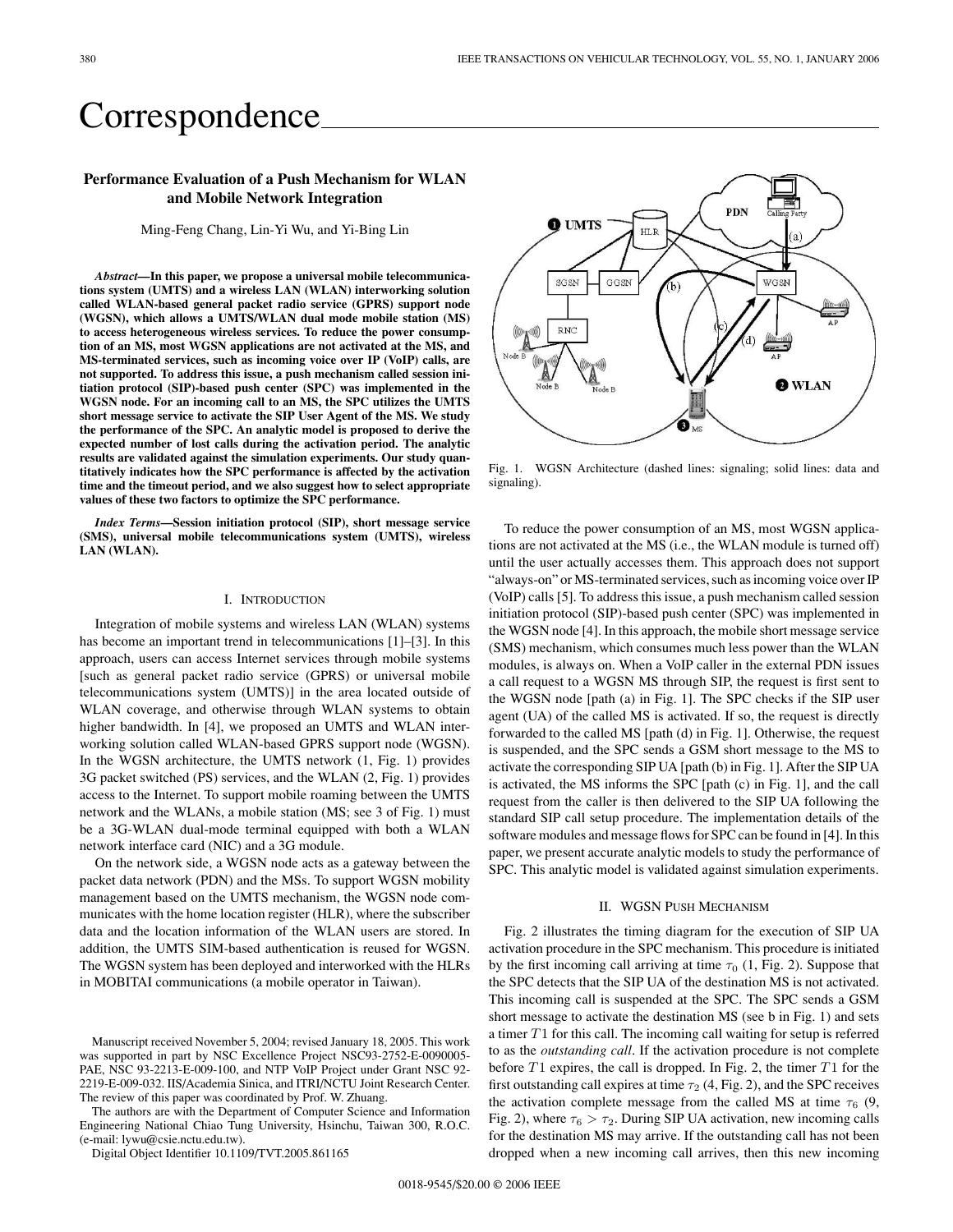

Fig. 2. Timing Diagram for SIP UA Activation (A dot "·." represents dropping of an incoming call immediately after it arrives at the SPC).

call is dropped  $(2, 3, \text{ and } 8 \text{ in Fig. 2})$ . Otherwise, this incoming call becomes the next outstanding call (see 5 and 7 in Fig. 2).

In this paper, we investigate the performance of the SIP push mechanism, where the expectednumber of lost calls during SIP UA activation is computed. The lost calls include the dropped outstanding calls due to  $T1$  expiration (4, 6, in Fig. 2) and the incoming calls arriving when an outstanding call exists (see 2, 3, and 8 in Fig. 2).

# III. PERFORMANCE ANALYSIS

In this section, we present an analytic model to investigate the performance of push mechanism. We make the following assumptions.

- 1) The incoming call arrivals are a Poisson process with rate *λ*; therefore, the inter-call arrival time  $t_0$  is exponentially distributed with the density function  $f_{t_0}(t_0) = \lambda e^{-\lambda t_0}$ . In Fig. 2,  $t_0 = \tau_1$  – *τ*0.
- 2) The  $T1$  timeout period (denoted as  $t_1$ ) has the density function. In Fig. 2,  $t_1 = \tau_2 - \tau_0$ . We consider *T* 1 with fixed interval  $1/\mu$ .
- 3) The SIP UA activation time is denoted as  $t_2 = \tau_6 \tau_0$ . In this section, we assume  $t_2$  to be exponentially distributed with the mean  $1/\gamma$ , and the density function  $f_{t_2}(t_2) = \gamma e^{-\gamma t_2}$ . We will also consider Gamma distributed  $t_2$  in the simulation model.

In our study, the output measure is the expected number *E*[*N*] of the lost calls during the activation period.

Consider the following two cases.

- Case 1) The first outstanding call is successfully set up, i.e., the activation time  $t_2$  of SIP UA is shorter than  $1/\mu$ .
- Case 2) The first outstanding call is dropped, i.e., the activation time  $t_2$  of SIP UA is longer than  $1/\mu$ .

Let  $P_i$  be the probability that Case  $i$  occurs, and  $N_i$  be the expected number of lost calls in Case *i*. *Pi* can be expressedas

$$
P_1 = \Pr[t_2 < 1/\mu] = 1 - e^{-\left(\frac{\gamma}{\mu}\right)}
$$

and

$$
P_2 = 1 - P_1 = e^{-\left(\frac{\gamma}{\mu}\right)}.
$$
 (1)

In Case 1, all incoming calls arrive during the SIP UA activation period  $t_2$  are lost. Since the incoming calls are a Poisson stream, the expected number of lost calls during  $t_2$  is  $\lambda t_2$ . Therefore

$$
P_1 \cdot N_1 = \int_{t_2=0}^{1/\mu} \lambda t_2 \times f_{t_2}(t_2) dt_2
$$
  
=  $\frac{\lambda}{\gamma} - \left(\frac{\lambda}{\gamma}\right) e^{-\left(\frac{\gamma}{\mu}\right)} - \left(\frac{\lambda}{\mu}\right) e^{-\left(\frac{\gamma}{\mu}\right)}.$  (2)

In Case 2, the first outstanding call and all incoming calls during the waiting time of the first outstanding call are dropped. That is, the expected number of lost calls before *T* 1 expires is  $1 + \lambda/\mu$ . We further analyze Case 2 by two subcases in terms of the next event after *T* 1 expires.

- Case 2-1) The next event after the  $T1$  expiration is the completion of SIP UA activation (i.e.,  $t_4 < t_3$  in Fig. 2). The expected number of lost calls after the drop of first outstanding call is 0.
- Case 2-2) The next event after the  $T1$  expiration is an incoming call request (i.e.,  $t_3 < t_4$  in Fig. 2), and this incoming call becomes the second outstanding call. From the residual life theorem and the memoryless property of the Exponential distribution,  $t_3$  has the same distribution as that for the inter call arrival time  $t_0$ . That is,  $f_{t_3}(t) = f_{t_0}(t) = \lambda e^{-\lambda t}$ . Similarly, we have  $f_{t_4}(t) = f_{t_2}(t) = \gamma e^{-\gamma t}$ . Since  $t_3$  and  $t_4$  have the same distributions as those for  $t_0$  and  $t_2$ , respectively, the situation seen by this outstanding call is the same as that seen by the first outstanding call. Therefore, the expected number of lost calls after the arrival of this new outstanding call is *E*[*N*].

Letting  $P_{2-i}$  denote the probability that Case 2  $-i$  occurs, we have

$$
N_2 = \left(1 + \frac{\lambda}{\mu}\right) + (P_{2-1} \times 0 + P_{2-2} \times E[N])
$$

$$
= \left(1 + \frac{\lambda}{\mu}\right) + \frac{\lambda E[N]}{\lambda + \gamma}.
$$
(3)

From  $(1)$ – $(3)$ 

$$
E[N] = \left[\frac{\lambda}{\gamma} - \left(\frac{\lambda}{\gamma}\right)e^{-\left(\frac{\gamma}{\mu}\right)} - \left(\frac{\lambda}{\mu}\right)e^{-\left(\frac{\gamma}{\mu}\right)}\right] + e^{-\left(\frac{\gamma}{\mu}\right)}
$$

$$
\times \left[\left(1 + \frac{\lambda}{\mu}\right) + \frac{\lambda E[N]}{\lambda + \gamma}\right].
$$
 (4)

By rearranging (4), we have

$$
E[N] = \frac{\frac{\lambda}{\gamma} + \left(1 - \frac{\lambda}{\gamma}\right) \times e^{-\left(\frac{\gamma}{\mu}\right)}}{1 - \left(\frac{\lambda}{\lambda + \gamma}\right) \times e^{-\left(\frac{\gamma}{\mu}\right)}}.
$$
 (5)

Equation (5) has been validated against the simulation experiments. The simulation model is described in [6], and the details are omitted. The simulation results show that the discrepancies between the analytic model and simulation are small (less than 0.6% in all cases), and it implies that the derivation of the analytic model is correct.

#### IV. NUMERICAL RESULTS

Based on the analytic and simulation models in the previous section, we use numerical examples to investigate the SPC performance. Based on (5), Fig. 3 plots  $E[N]$  against  $\mu$  and  $\lambda$ .  $E[N]$  is an increasing function of  $\mu$  and/or  $\lambda$ .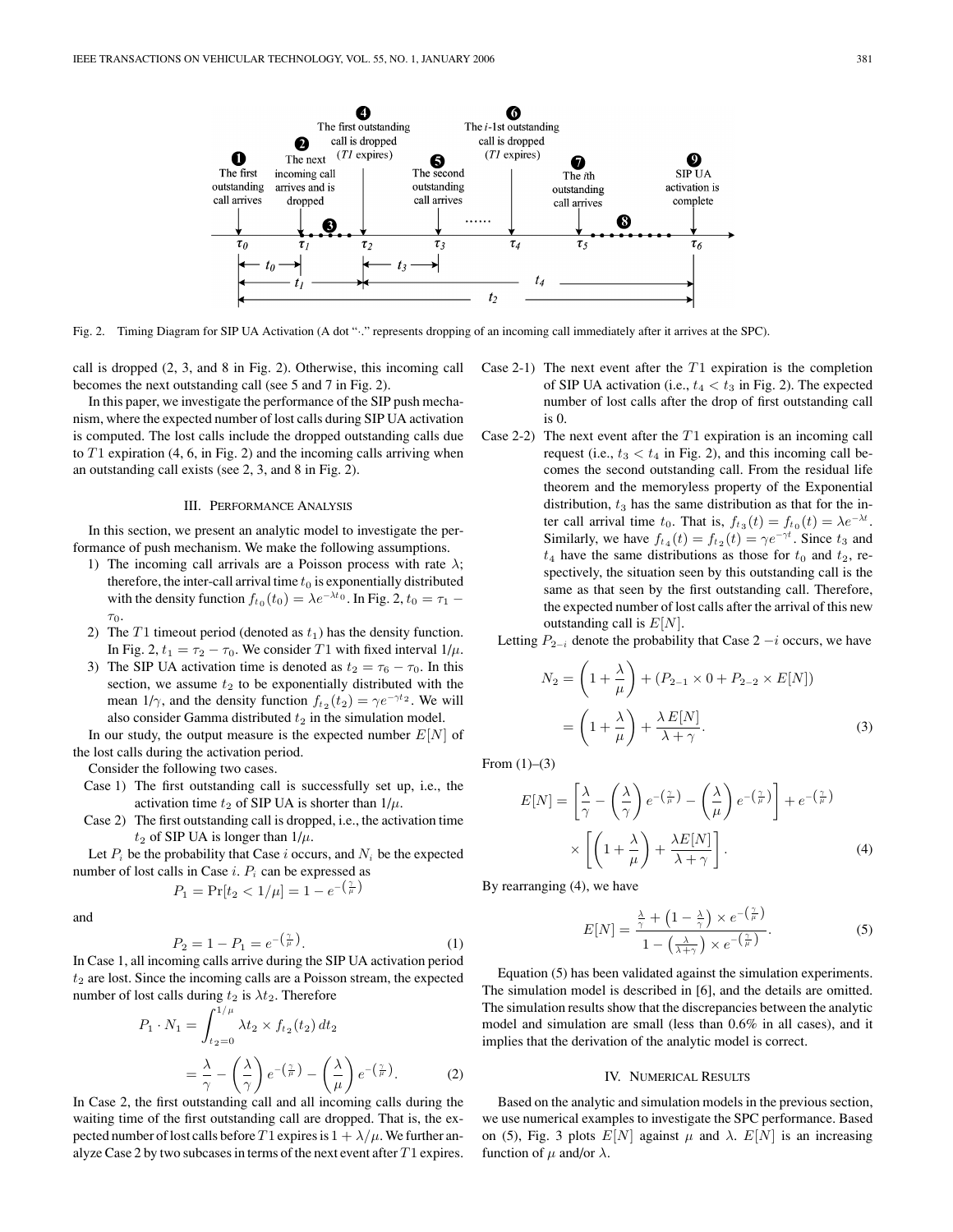

Fig. 3. Effects of  $\mu$  and  $\lambda$  on the expected number of lost calls. (a) Effect of *μ*. (b) Effect of  $λ$ .

Fig. 3(a) indicates that good *E*[*N*] performance can be obtained when *T* 1 is set as  $4/\gamma$ . Any timeout period longer than  $4/\gamma$  has insignificant improvement on the  $E[N]$  performance. Fig. 3(b) indicates that  $E[N]$  is insignificantly affected by the incoming call arrival rate  $\lambda$ when  $\lambda < \gamma/32$ . This result implies that to ensure good  $E[N]$  performance, the SIP UA activation mechanism must be designed such that the activation time is shorter than 0.03125 times of the inter-call arrival time.

To extend the observations on the above examples, we use the discrete event simulation model to investigate the SIP UA activation performance with Gamma distributions. It has been shown that the distribution of any positive random variable can be approximated by a mixture of Gamma distributions (see [7, Lemma 3.9]). One may also measure time periods in a real mobile network, and the measured data can be approximated by a Gamma distribution as the input to our simulation model. It suffices to use the Gamma distribution with different shape and scale parameters to represent different time distributions.

Suppose that  $T1$  has the Gamma distribution with mean  $1/\mu$  and variance  $V_\mu$ . Fig. 4(a) shows the effect of  $V_\mu$  on  $E[N]$ , where  $\lambda = \mu/8$ . The figure indicates that  $E[N]$  is an increasing function of  $V_\mu$ . When  $V_\mu$ is very large,  $E[N]$  is approximate to the  $E[N]$  value where  $\mu \to \infty$ . This phenomenon is explained as follows. When  $V_\mu$  increases, we



Fig. 4. Effect of Variance  $V_\mu$  and  $V_\gamma$ . (a) Effect of  $V\mu$  (Gamma-distributed T1;  $\lambda = \mu/8$ ). (b) Effect of  $V_{\gamma}$  (Gamma-distributed activation time;  $\lambda = 0.2\gamma$ ).

will see a significantly increasing number of short  $T1$  periods and insignificantly increasing number of long *T*1 periods, and the result is similar to that when *T* 1 is set to a small value. On the other hand, when  $V_{\mu}$  is small, *T* 1 approaches to the fixed value  $1/\mu$ . Therefore,  $E[N]$  is approximate to that when  $T1 = 1/\mu$ . Fig. 4(a) also shows that  $E[N]$  is insignificantly affected by  $V_\mu$  when  $V_\mu < 10^{-1}/\mu^2$  or  $V_\mu > 10^3/\mu^2$ .

Consider the case when the activation time has the Gamma distribution with mean  $1/\gamma$  and variance  $V_\gamma$ , and *T*1 is of fixed length 1/ $\mu$ . Fig. 4(b) shows the effect of  $V_{\gamma}$  on  $E[N]$ , where  $\lambda = 0.2\gamma$ . As  $V_{\gamma}$  increases,  $E[N]$  approaches to  $\lambda/\gamma$ . When  $V_{\gamma}$  is small (e.g.,  $V_{\gamma}$  < 10<sup>-3</sup>/ $\gamma$ <sup>2</sup>), the activation time approaches to a fixed length 1/ $\gamma$ . In this case,  $E[N]$  is insignificantly affected by  $V_{\gamma}$  and is determined by the activation time and *T* 1. When  $V_{\gamma}$  is small, the impact of the activation time and *T* 1 on *E*[*N*] is described as follows.

1) When  $\mu < \gamma$  (i.e., *T*1 is very likely to be longer than the activation time), there is a high possibility that the first outstanding call would be connected, and all incoming calls arriving during the activation period are lost. Therefore,  $E[N] = \lambda/\gamma$ , which is 0.2, as is correctly shown in Fig. 4(b).